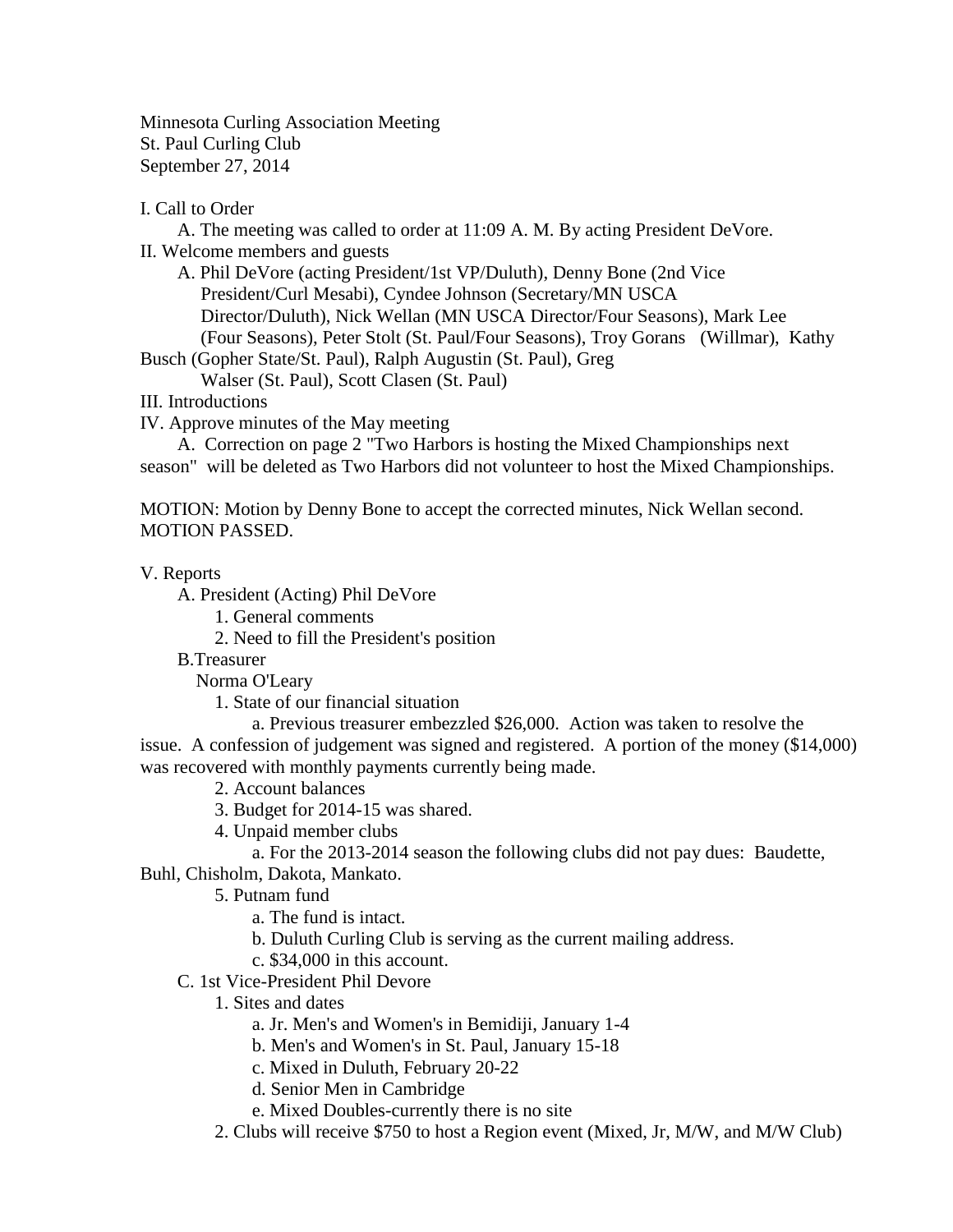3. Senior Men, Gopher, and Mixed Doubles do not receive \$750; Gopher State and Senior Men receive pins from the MCA

4. Stipends to Regional winners going to Nationals.

MOTION: To increase the stipends for Mixed, Junior Men/Women, and Club Men/Women's teams going to Nationals, first place team will receive \$900 and if there is a second place team going to Nationals, they will receive \$600. Motion made by Nick Wellan, second by Denny Bone. MOTION PASSED.

5. MCA website was hacked. Norma O'Leary and Jim Lutinnen are working on fixing the website issue.

6. Pins will need to be ordered.

D. 2nd Vice-President Denny Bone

1. Club development

2. Calendar-Denny will contact Steward Taylor for printing of the calendar and will contact clubs for the bonspiel information. There was not a calendar last year.

- E. USCA Director's reports Cyndee Johnson, Nick Wellan
	- 1. August meeting report
		- a. Strategic Plan is being developed (August and October)
		- b. Hiring a search firm to hire a CEO.
		- c. Member Assembly in Denver, CO October 9-12
		- d. USCA has been hosting webinars, strongly suggest member participation.
	- 2. October meeting is in Denver, CO
	- a. All member clubs can send a rep to the Representative Assembly which is

Friday at 1:15 A. M.

b. Only clubs having paid dues by January 30, 2014 can vote at the Rep.

Assembly.

F. Member's Assembly in Denver, CO (October 9-12)

- 1. Business Meeting is October 10 at 1:15-3:45 P. M.
- 2. MCA delegates must be identified by September 30 to the USCA. Cyndee Johnson and Nick Wellan will be MCA delegates for clubs not attending.
- G. Junior Report
	- 1. Nominations for position
		- a. Looking for a junior curling coordinator. Willmar and Four Seasons will contact their junior coordinators at their clubs to see if there is interest.
	- 2. Offer to organize Bantam playdowns (under 14 & under 18) a. Mark Gulseth will to try to organize this.
	- 3. High School Bonspiel

H. MCA/USCA Instruction Liaison-Matt Proehl

- 1. Level I and II instruction classes have been updated by the USCA.
- 2. All previous instructors can attend the updated courses for free.
- I. Gopher State
	- 1. The site will be the Brainerd Lakes Area CC on March 13-15.
	- 2. 24 teams last year in Duluth, MN.
	- 3. Gopher State did not receive funds for pin purchase last year.